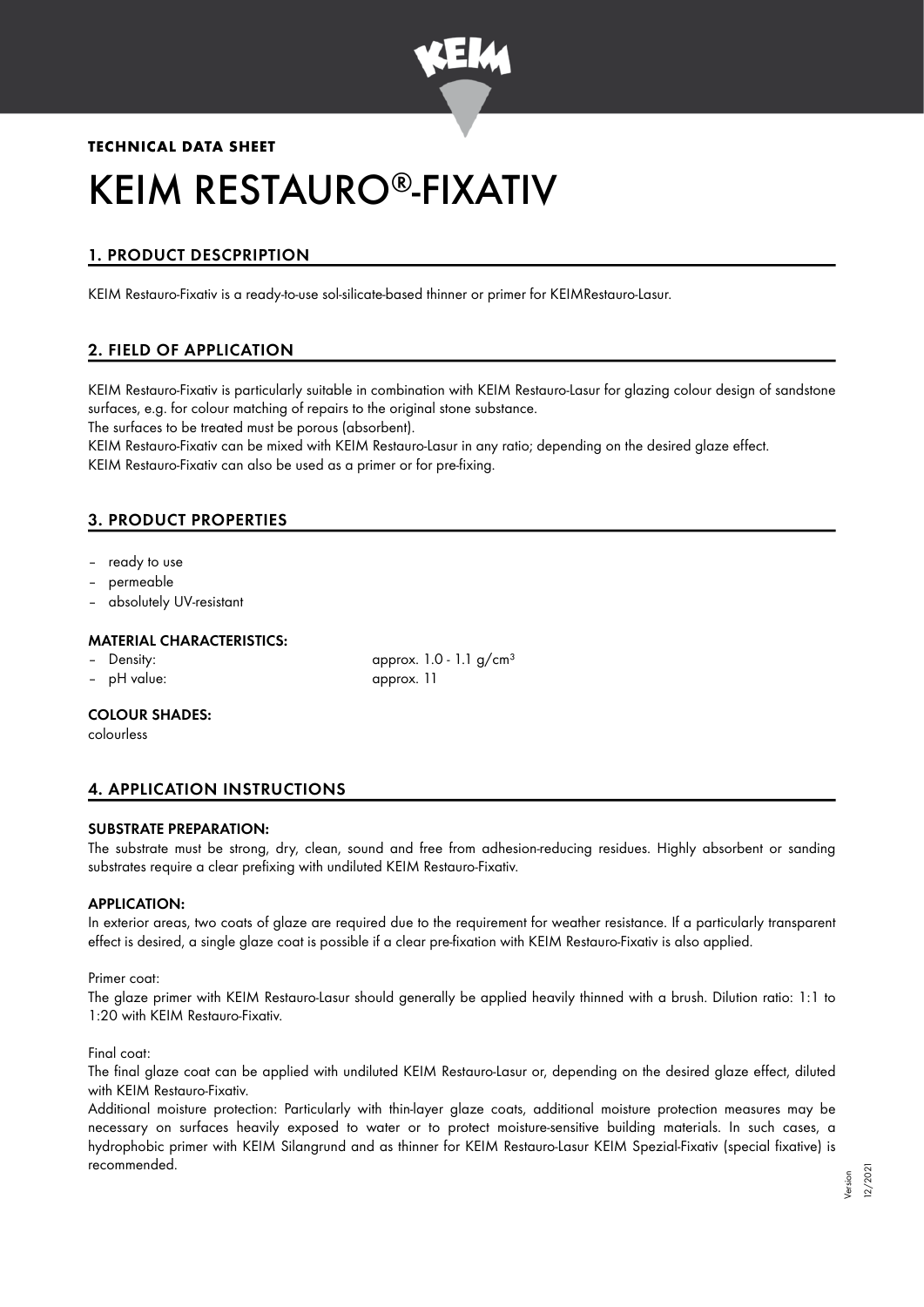#### DRYING TIME:

Can be overcoated after 12 hours at the earliest (at 23°C and 50% RH). At higher relative humidity, layer thicknesses and/ or lower temperatures, drying is delayed accordingly.

Note:

After-treatment with a water-repellent agent is not necessary with KEIM Restauro-Lasur.

#### CONSUMPTION:

approx. 0,2 l/m² Application as primer.

approx. 0,1 - 0,2 l/m² für einen zweimaligen Lasuranstrich

These material consumption values are guide values for smooth substrates. Exact consumption values must be determined by means of test areas.

#### CLEANING OF TOOLS:

Clean immediately with water.

## 5. PACKAGING

| <b>Container content</b> | Unit of measure | Quantity on pallet | Type of container |
|--------------------------|-----------------|--------------------|-------------------|
| 20                       |                 |                    | jerry can         |
|                          |                 | 96                 | jerry can         |

# 6. STORAGE

| max. storage time | <b>Storage conditions</b>                                                                   |
|-------------------|---------------------------------------------------------------------------------------------|
| 12 months         | keep container tightly sealed.<br>cool<br>frost-free<br>protected from heat and direct sun. |

# 7. DISPOSAL

For disposal information refer to section 13 of the safety data sheet.

## EC WASTE CODE:

Waste code: 06 02 99

# 8. SAFETY INSTRUCTIONS

Please, refer to the Material Safety Data Sheet.

#### GISCODE:

GIS code: BSW 10

# 9. GENERAL INFORMATION

Cover surfaces not to be treated, especially glass, ceramics and natural stone. Any splashes on surrounding surfaces or traffic areas must be rinsed off immediately with plenty of water.

Mixing with products not part of the system or other foreign additives is not permitted.